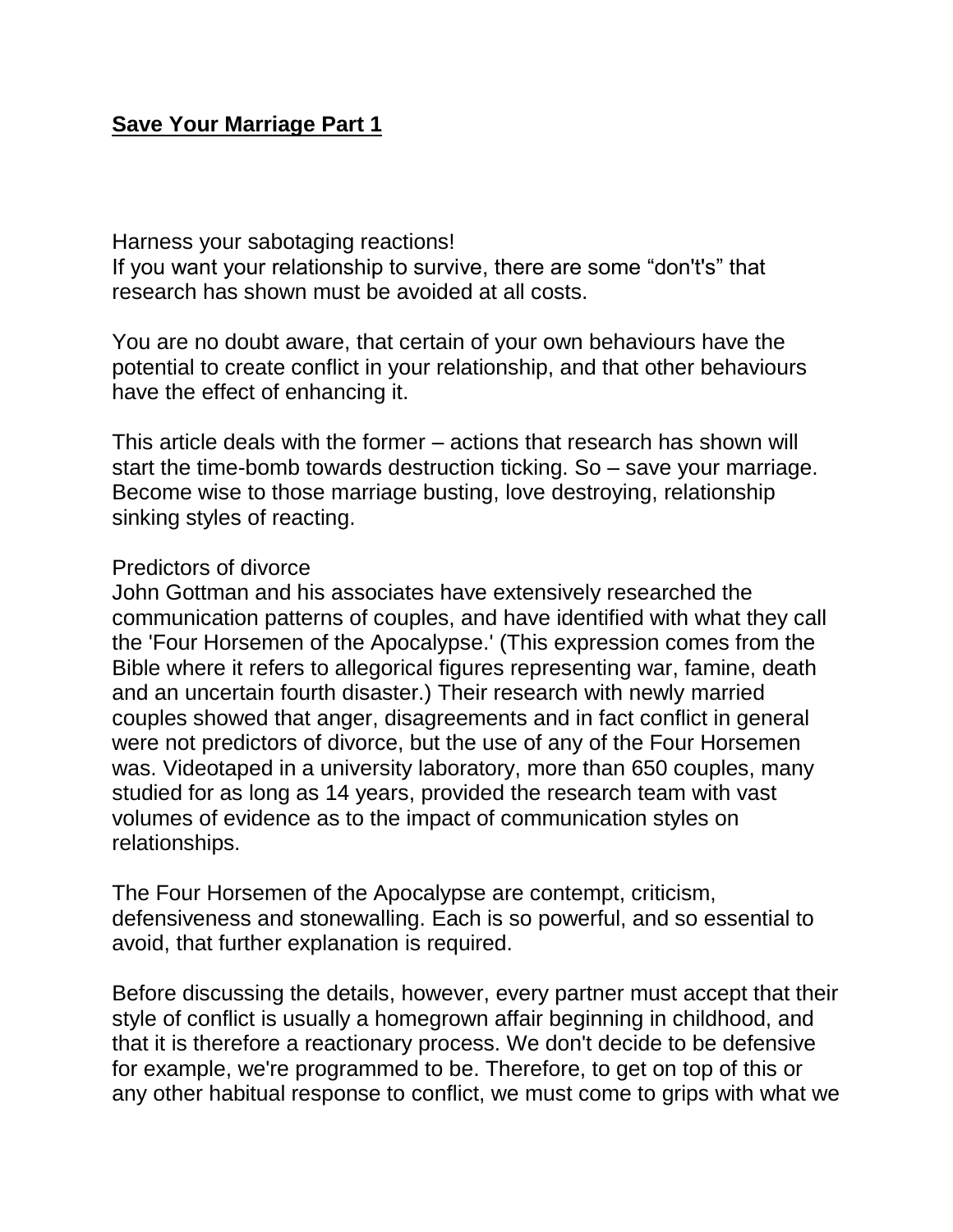do, how useful that is, and what we can do differently when the old habit emerges and wants to run its course.

The Four Horsemen of the Apocalypse explained

Contempt is a way of communicating, non-verbally, something like "O my god, here he goes again," or "haven't I heard all of this rubbish before." Usually associated with a rolling of the eyes and looking up at the heavens in mock despair, contempt implies that one's spouse is inferior, undesirable, or in some way a hopeless case. Patronizing behaviour, in which one talks down to one's spouse could be considered a close relative of contempt, because it too implies a superior position, the partner being judged "not good enough." Since "I am not good enough" is a common childhood script for many people, any behaviour which implies that the other is deficient in some way will undermine self-esteem and empowerment.

Criticism is a judgmental process that places an evaluation on the spouse's behaviour. It too implies the superior position taken by the critic. Commonly criticism is the choice of those who think they know best, the 'right' way. I consider that blame is a first cousin to criticism.

Such a position overlooks the flawed thinking that anyone's perspective can be superior to anyone else's. Being informed, knowledgeable, or even 'right' is no proof of superiority, because we make our decisions based on many things, not least that which best suits our personality, character, predisposition or need. Since these are all unique, one person's perspective can never be proven to be superior to another's.

Defensiveness is a position taken to defend oneself against potential attack, but may feel more like a desire to hide from conflict. I know this pattern well, because it is one I can slip into if I allowed myself to do so. The problem with being defensive, is that the process of closing up shop means that conflict can never be cleared or even discussed. The other person feels shut out, and can also be left feeling 'wronged' because negotiation and open discussion is not permitted. Defensiveness closes the book on communication, and is often used by people who don't know quite what to say or do when conflict arises, so is used as a way to keep safe. Quite obviously, no relationship can survive such trench warfare, where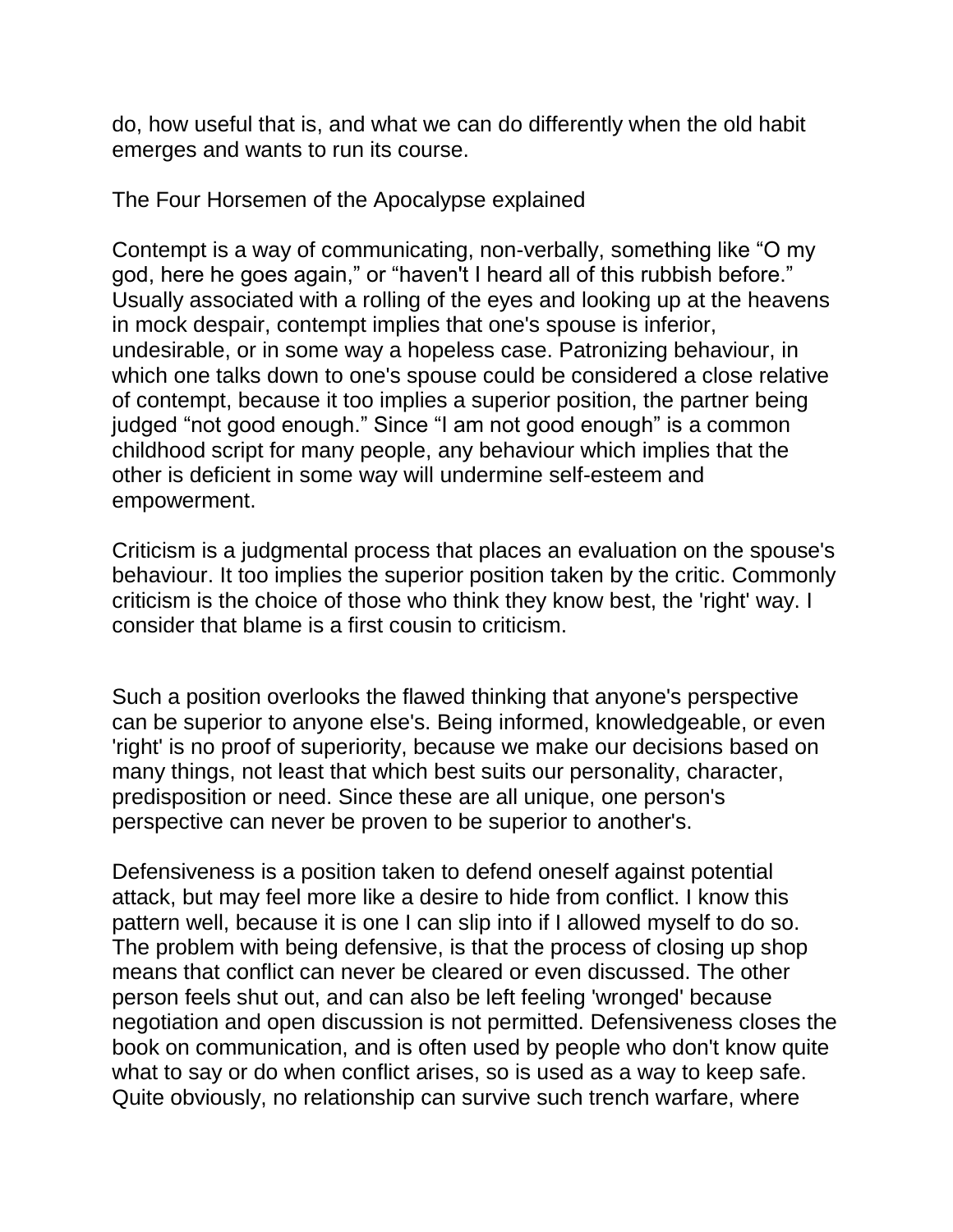little gets resolved, and one person at least is remaining invisible to the other.

Stonewalling is resistance in which one refuses to listen to one's partner, especially any complaints. It has some similarities to defensiveness. It is another strategy for closing down, and keeping oneself safe. Stonewalling can also become a way of preventing any discussion, but some people are able eventually, after a time resisting, to engage in discussion once the emotional temperature of the conflict has settled down. In fact, stonewalling is often used when a way forward through open communication is territory unknown. Stonewallers often close down in order to escape vitriolic comments, or rage, but in doing so may not express or discuss their own feelings.

After further research, Gottman and his team added belligerence to the list. Like criticism, belligerence is a preferred strategy for those who like to lash out with their tongue. It is a way of taunting one's spouse with provocative comments that challenges the spouse's power and authority, and shows a determination to behave as one wants no matter what the spouse wants or suggests.

Any of these five characterize unhappy marriages, and indicate impending divorce. They are all basically strategies for throwing one's toys out of the cot, but in doing so, each is undermining the self-esteem and emotional strength of the partner. Whenever a person is being denigrated by one's spouse, the clock is ticking on how long they can continue to be undermined by the person who should be most supportive and empowering. Read the article on supportive communication to discover alternative communication strategies to these predictors of disaster.

Sadly, not only do these unhelpful strategies take toll of your marriage, but they also take toll of your body and mind. Unhappily married people raise the likelihood of getting sick by 35%, and shortens life span by an average of 4 years. The stress contributes to higher blood pressure, heart disease, as well as psychological problems such as depression and substance abuse.

In my experience, it is usually some roadblock to open and constructive communication that brings couples to therapy. Where each is willing and able to talk through the tough stuff, while remaining respectful of each